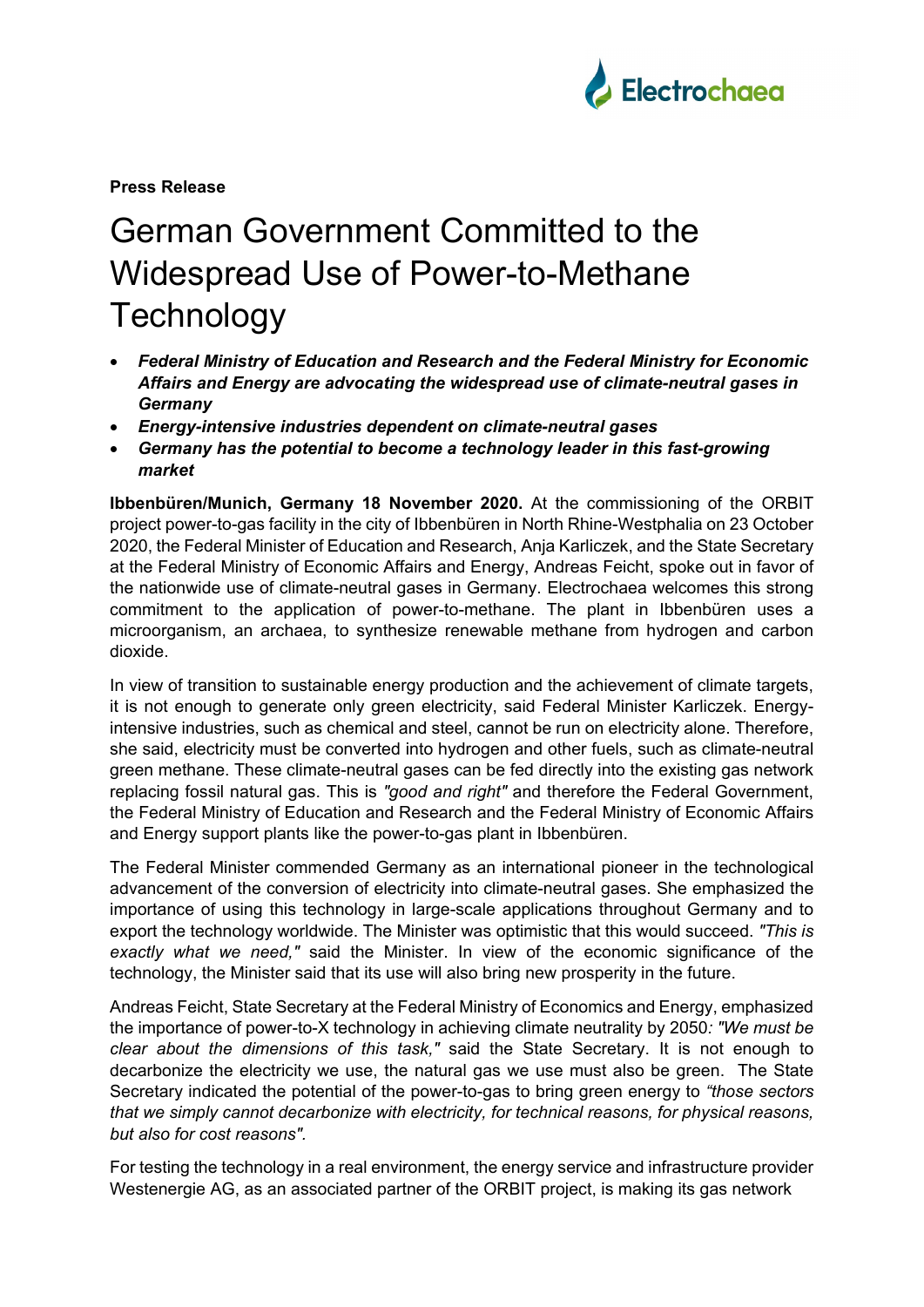

infrastructure available. Harald Heß, Head of the Department of Technology at Westenergie, predicted a change in the entire energy sector: *"In ten years you will not recognize the energy industry anymore, no stone will be left unturned"*. Heß emphasized that in the future there will be new and greater demands on the gas grid in order to be able to cover Germany's enormous energy needs and achieve climate goals. To this end, he said it was essential to integrate power-to-gas into the system: *"The technology is ready for practical application in the energy world."*

Dr. Doris Hafenbradl, Managing Director and CTO of the power-to-methane technology provider Electrochaea confirmed that the technology is *"ready to go".* Germany is a technological leader in this field and is quickly achieving success thanks to well-networked research clusters and good cooperation between individual federal ministries. The recently

adopted joint hydrogen strategy has also benefited from this coordination. *"Climate neutral gases are developing into a gigantic growth market"*, said Hafenbradl. Germany should use this momentum to build this technology throughout our country and to support the export of power-to-gas "made in Germany" to other countries as a means to slow climate change. *"We are prepared to build large plants in series, which will significantly green the natural gas grid".* However, regulations in Germany must be adapted to support the power-to-gas movement. Germany has good calculation models and possibilities*. "Otherwise, we look to the USA, where this technology can be used immediately, because there is a corresponding appreciation for green methane gas, combined with financial support. One can see, for example in California, how these technologies can be used economically and on a large scale. Germany should not only be the country of poets, thinkers and researchers, but also must profit economically from the technologies developed in Germany*", said Hafenbradl.

In October, Electrochaea announced the founding of a U.S. company. In August, the European Investment Council recognized Electrochaea's biological methanation process as a key technology for implementing the European Green Deal and invested around 17.5 million Euros in scaling up the technology.

## **About Electrochaea**

Founded in 2014, Electrochaea GmbH supplies an innovative, patented technology for the production of high-quality, renewable natural gas that can be stored and used in the existing natural gas grid when needed. The company has successfully operated industrial-scale pilot plants in the U.S., Switzerland and Denmark and is planning multiple plants that will produce combined 15 billion cubic feet per year of renewable methane by 2025. Electrochaea's technology was awarded the Swiss energy prize Watt d'Or and listed by the magazine FOCUS as one of the most important technologies for climate and environment. Electrochaea is headquartered in Munich-Planegg, Germany, with offices in Denmark and the USA. www.electrochaea.com

**Visuals:**